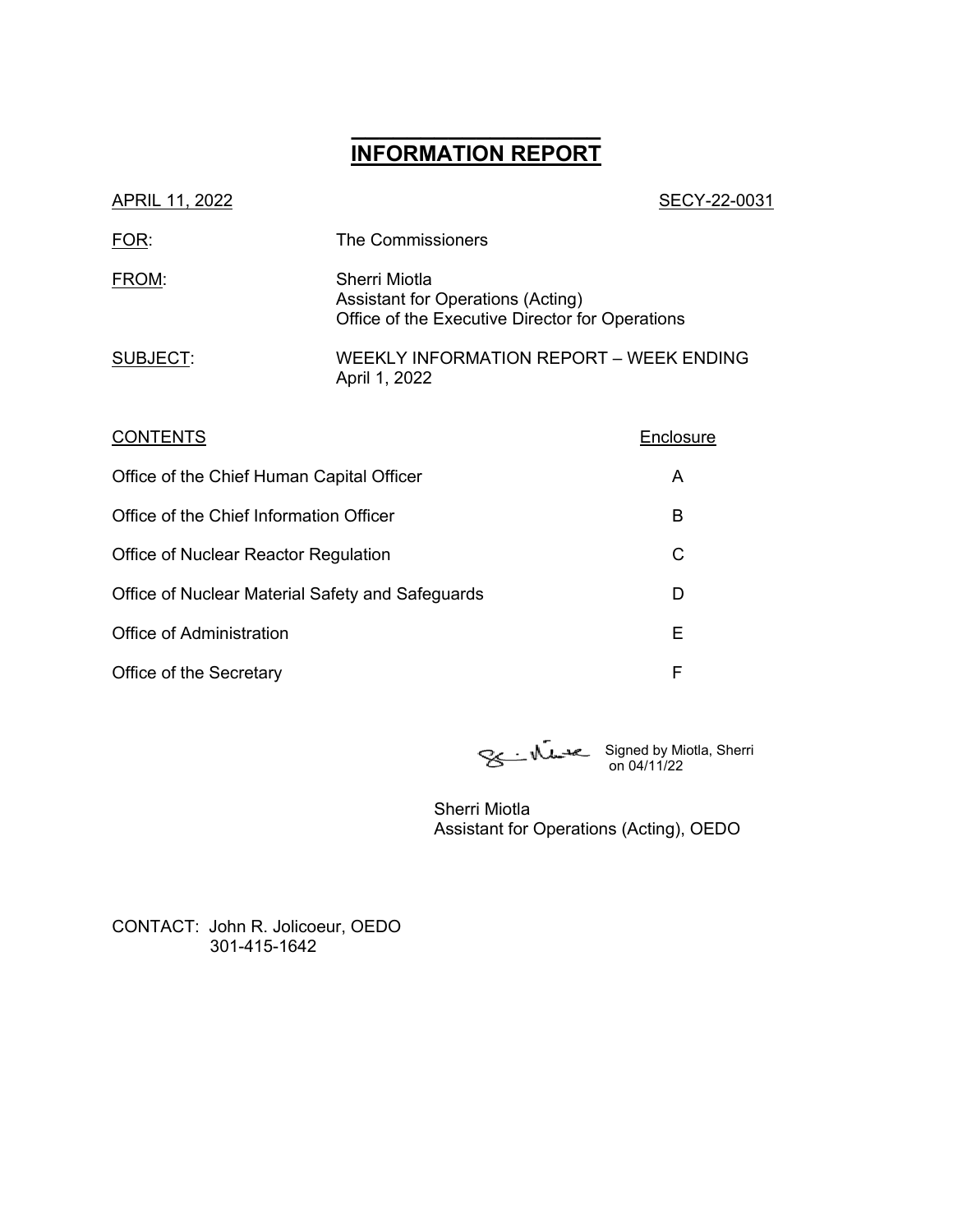## SUBJECT: WEEKLY INFORMATION REPORT – WEEK ENDING April 1, 2022, DATED APRIL 11, 2022

# **DISTRIBUTION**:

EDO R/F AO R/F

#### **ADAMS Accession No**: **ML22097A323**

| <b>OFFICE</b> | <b>OEDO</b>       | OEDO/AO   |  |
|---------------|-------------------|-----------|--|
| <b>NAME</b>   | <b>JJolicoeur</b> | SMiotla   |  |
| <b>DATE</b>   | 4/8/2022          | 4/11/2022 |  |

 **OFFICIAL RECORD COPY**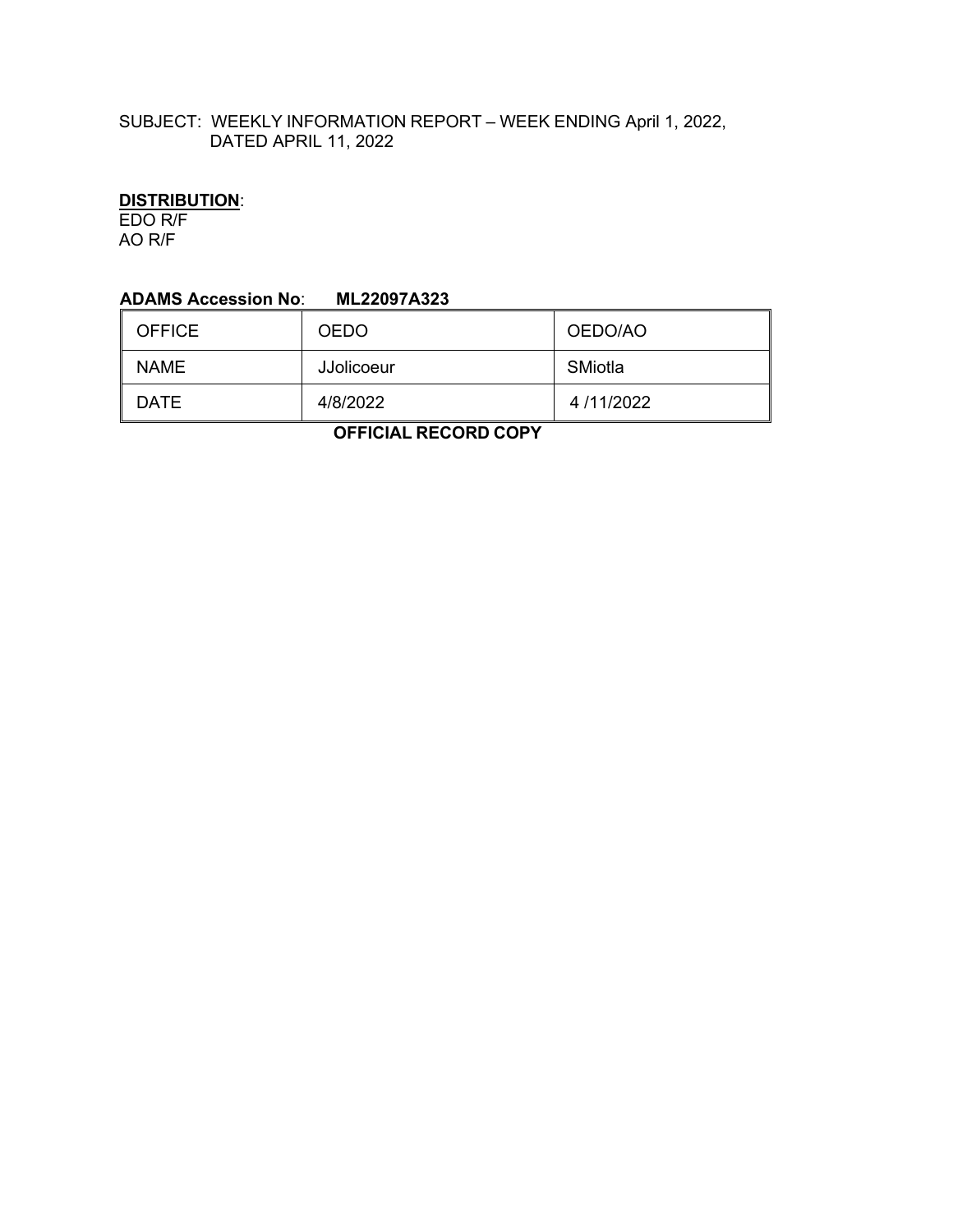## **Office of the Chief Human Capital Officer (OCHCO) Items of Interest Week Ending April 1, 2022**

| <b>ARRIVALS</b>         |                                    |              |  |
|-------------------------|------------------------------------|--------------|--|
| <b>NONE</b>             |                                    |              |  |
|                         |                                    |              |  |
| <b>RETIREMENTS</b>      |                                    |              |  |
| HOLMBERG, MELVIN S.     | SENIOR REACTOR INSPECTOR           | $R-III$      |  |
| JENKINS, RONALDO V.     | <b>SENIOR PROJECT MANAGER</b>      | <b>RES</b>   |  |
| LINDE, AMY J.           | ADMINISTRATIVE ASSISTANT           | $R-I$        |  |
| MCHUGH, JAMES A.        | SR. REACTOR TECHNOLOGY INSTRUCTOR  | <b>OCHCO</b> |  |
| MINTZ, TERRY L.         | SENIOR MANAGEENT ANALYST           | <b>OCHCO</b> |  |
| NEURAUTER, JAMES E.     | SENIOR REACTOR INSPECTOR           | R-III        |  |
| OJEDA, JENNIFER E.      | SENIOR BUDGET ANALYST (GROUP LEAD) | <b>OCFO</b>  |  |
| STANFIELD, RICHARD A.   | <b>WORKLIFE SPECIALIST</b>         | <b>OCHCO</b> |  |
| VIETTI-COOK, ANNETTE L. | SECRETARY OF THE COMMISSION        | <b>SECY</b>  |  |
| <b>DEPARTURES</b>       |                                    |              |  |
| COOK, WILLIAM A.        | SENIOR REACTOR ANALYST             | $R-I$        |  |
| CRESPO, GUILLERMO       | SR. CONSTRUCTION INSPECTOR         | R-II         |  |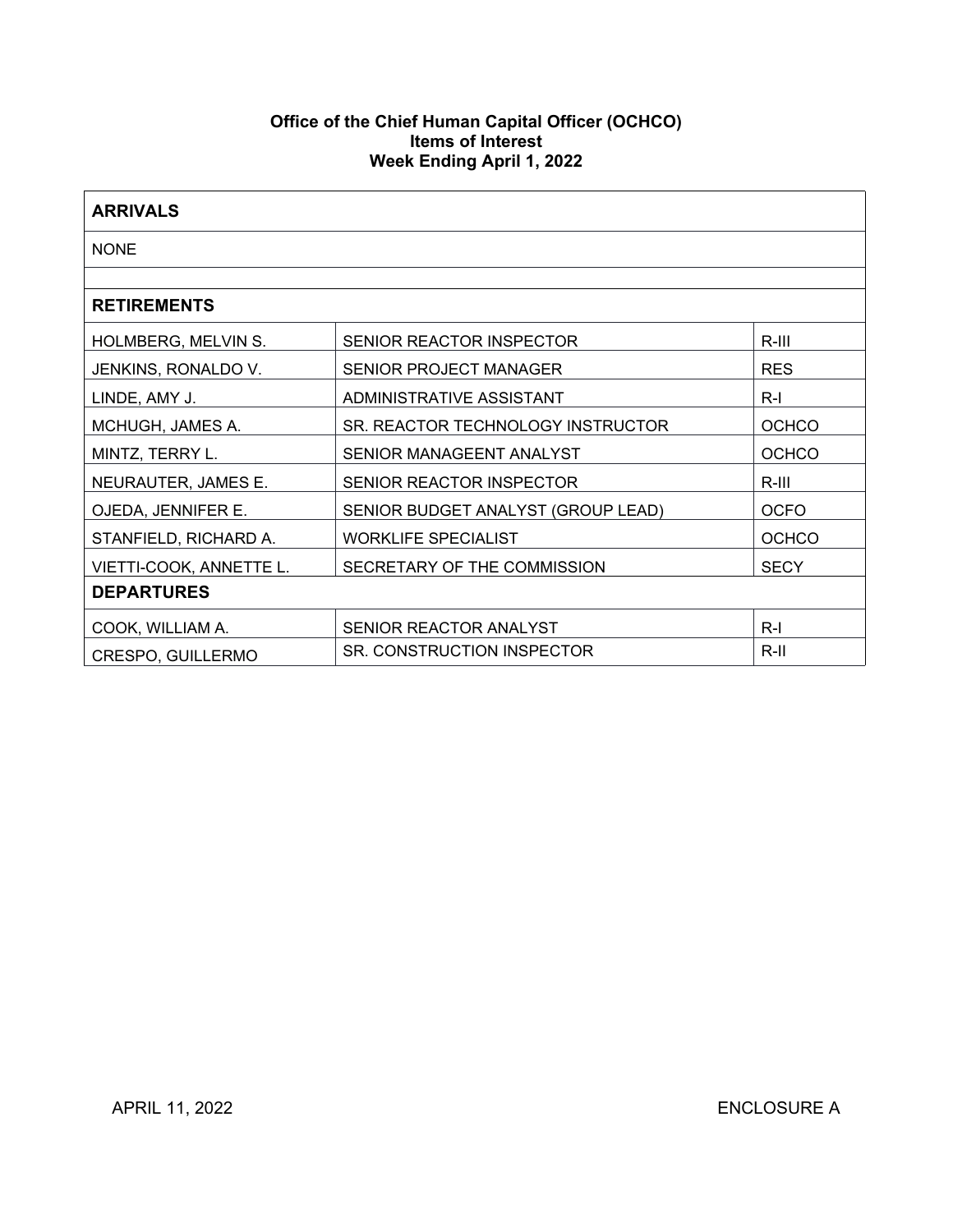## **Office of the Chief Information Officer (OCIO) Items of Interest Week Ending April 1, 2022**

Freedom of Information Act and Privacy Act Requests, Appeals, and Consultations Received During the Period of March 28 – April 1, as submitted by requester

| <b>Tracking</b><br><b>Number</b> | Requester's<br><b>Name</b> | Requester's<br>Organization | <b>Request Description</b>                                                                                                                                 | <b>Received</b><br><b>Date</b> |
|----------------------------------|----------------------------|-----------------------------|------------------------------------------------------------------------------------------------------------------------------------------------------------|--------------------------------|
| $2022 -$<br>000114               | Ethan Polcyn               |                             | Information relating to the<br>navigation systems used in<br>the W87-1 warhead created<br>at the Kansas City National<br><b>Security Campus</b>            | 03/28/2022                     |
| $2022 -$<br>000115               | <b>Dustin</b><br>Slaughter |                             | Freedom of Information Act<br>processing notes for the<br>following cases: NRC-2022-<br>000064, NRC-2022-000065,<br>NRC-2022-000068 and<br>NRC-2022-000069 | 03/29/2022                     |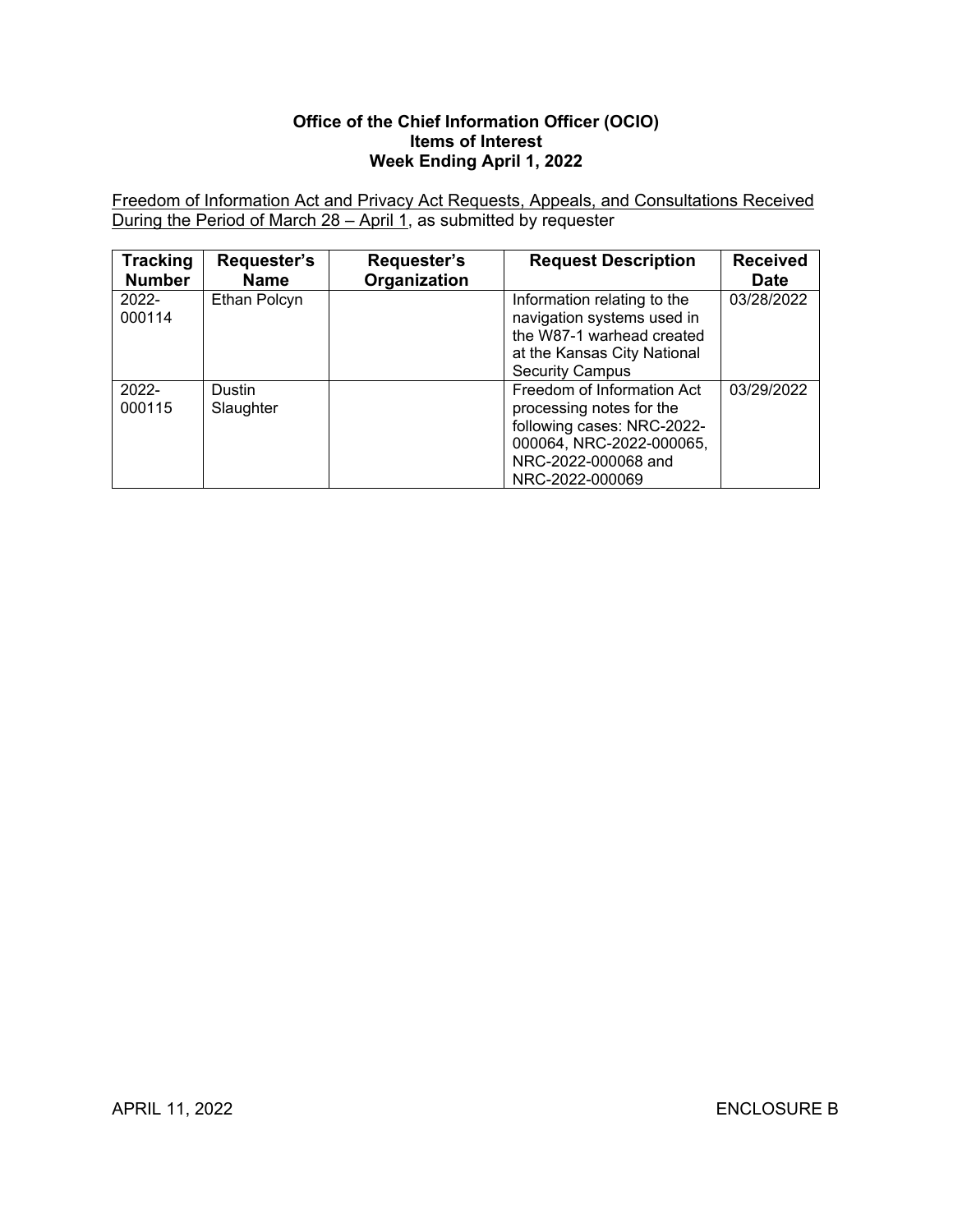#### **Office of Nuclear Reactor Regulation (NRR) Items of Interest Week Ending April 1, 2022**

## **U.S. Nuclear Regulatory Commission (NRC) Internal Transfer of Project Management for Aerotest Operations Inc. (Aerotest) Radiography and Research Reactor**

On March 27, 2022, NRC staff project management for the Aerotest Radiography and Research Reactor (ARRR) transferred from the NRR to the Office of Nuclear Material Safety and Safeguards. By letter dated March 21, 2022, the NRC staff informed Aerotest, the licensee for the ARRR, of this transfer. This change reflects that the licensing and safety basis for the ARRR are now consistent with a permanently shut down and defueled condition, following the NRC's issuance of a possession-only license amendment to Aerotest on December 6, 2021.

## **NRC Issued a Letter to Florida Power and Light for Renewed Licenses**

On March 25, 2022, NRC issued a change letter ([ML22073A122](https://adamsxt.nrc.gov/navigator/AdamsXT/content/downloadContent.faces?objectStoreName=MainLibrary&ForceBrowserDownloadMgrPrompt=false&vsId=%7bA2C72448-B962-C545-9B1F-7F893CE00001%7d)) to Florida Power and Light for Turkey Point, Units 3 and 4, regarding its subsequent renewed operating license expiration dates. Following the Commission's direction in the February 24, 2022, Memorandum and Order (CLI-22-02 [\(ML22055A496\)](https://adamsxt.nrc.gov/navigator/AdamsXT/content/downloadContent.faces?objectStoreName=MainLibrary&ForceBrowserDownloadMgrPrompt=false&vsId=%7b9D013695-0E0E-CA49-8570-7F2C5A800000%7d)), the NRC staff modified the expiration dates for Subsequent Renewed Facility Operating License Nos. DPR-31 and DPR-41, for Turkey Point, Units 3 and 4, to reflect the end dates of the previous renewed licenses, July 19, 2032, and April 10, 2033, respectively.

## **NRC Issued a Letter to Constellation Energy LLC for Renewed Licenses**

On March 25, 2022, NRC issued a change letter ([ML22073A193](https://adamsxt.nrc.gov/navigator/AdamsXT/packagecontent/packageContent.faces?id=%7bBBA7E8A9-4308-C369-8696-7F898E800000%7d&objectStoreName=MainLibrary&wId=1649275306725)) to Constellation Energy Generation, LLC for Peach Bottom, Units 2 and 3, regarding its subsequent renewed operating license expiration dates. Following the Commission's direction in the February 24, 2022, Memorandum and Order (CLI-22-02 ([ML22055A496](https://adamsxt.nrc.gov/navigator/AdamsXT/content/downloadContent.faces?objectStoreName=MainLibrary&ForceBrowserDownloadMgrPrompt=false&vsId=%7b9D013695-0E0E-CA49-8570-7F2C5A800000%7d))), the NRC staff modified the expiration dates for Subsequent Renewed Facility Operating License Nos. DPR-44 and DPR-56, for Peach Bottom, Units 2 and 3, to reflect the end dates of the previous renewed licenses, August 8, 2033, and July 2, 2034, respectively.

## **NRC Staff hosted a Public Webinar to Discuss Title 10 of the** *Code of Federal Regulations* **(10 CFR) Part 53**

On March 29, 2022, the NRC staff hosted a public webinar to share proposals on key topics associated with the 10 CFR, Part 53 preliminary proposed rulemaking package, including previously received public comments. Representatives from the Nuclear Energy Institute, the United States Nuclear Industry Council, and the Breakthrough Institute, as well as other industry and public stakeholders, also provided perspectives on the use of the quantitative health objectives as a performance metric; how beyond design basis events are addressed; requirements to maintain doses to workers and the public consistent with as low as reasonably achievable objectives; and the inclusion of a facility safety program as an operational program. Some stakeholders continued to express concerns about aspects of the preliminary proposed rule language, but in general the staff received positive feedback on the productive dialogue on these key issues.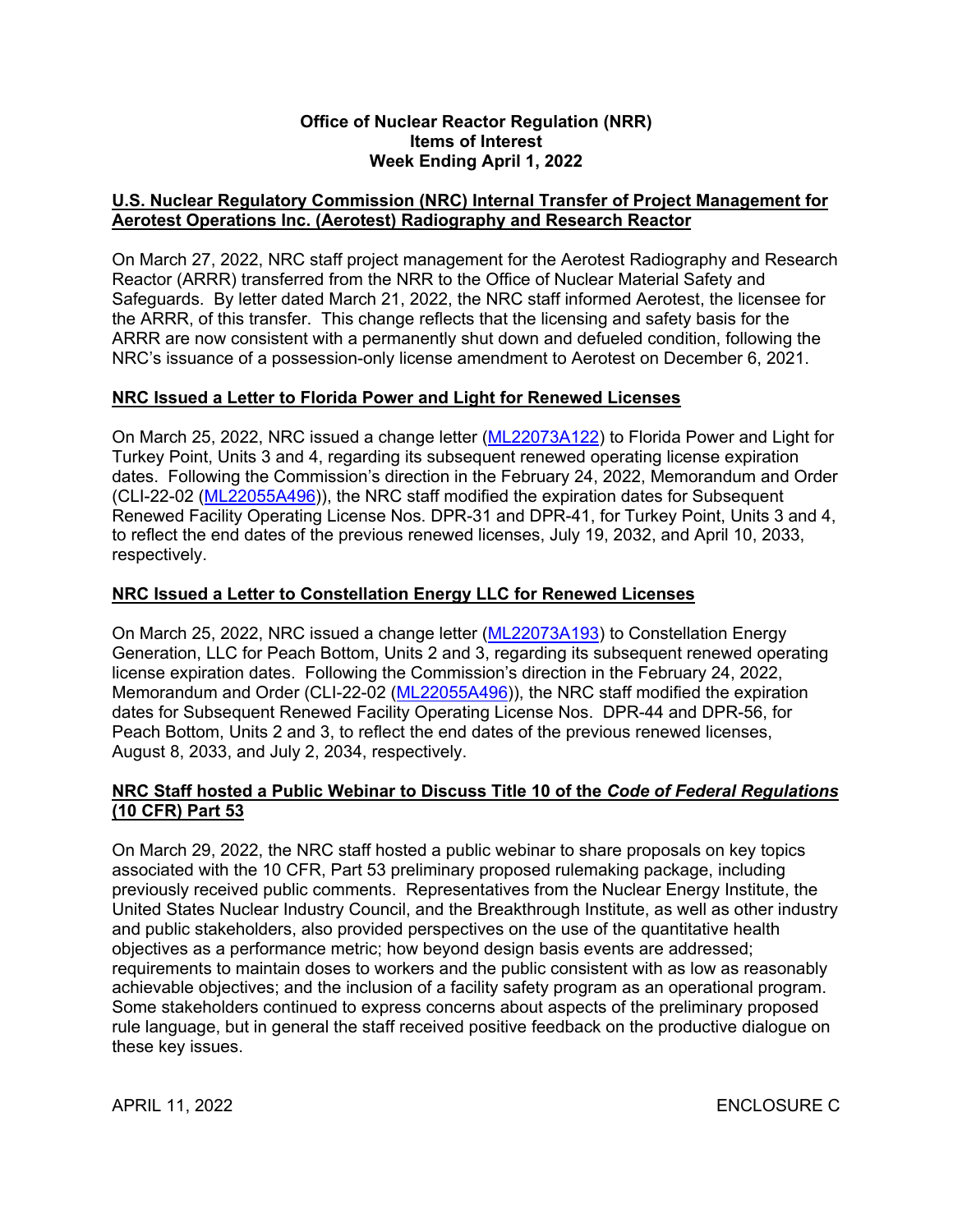## **NRC Received Regulatory Engagement Plan from General Atomics – Electromagnetic Systems (GA-EMS)**

By letter dated March 28, 2022, GA-EMS submitted to the NRC a regulatory engagement plan detailing pre-application activities for a 50-megawatt electric, helium-cooled fast modular reactor (FMR). The U.S. Department of Energy (DOE) selected GA-EMS FMR for the Advanced Reactor Concepts-20 (ARC-20) phase of its Advanced Reactor Demonstration Program and GA-EMS is pursuing demonstration of the FMR by 2030 and commercial deployment by the mid-2030s.

## **NRC Staff to Revise Safety Review Schedule for Subsequent License Renewal Application (SLRA) for Oconee Nuclear Station**

On March 31, 2022, staff informed the licensee that due to the large quantity, and complexity, of outstanding technical issues related to the safety review that still remain unresolved for the SLRA for Oconee Nuclear Station, Units 1, 2 and 3 from Duke Energy Carolinas, the staff has determined that a schedule change is needed for issuance of the safety evaluation report and Advisory Committee on Reactor Safeguards Full Committee Meeting (August and October 2022, respectively). The staff will provide the licensee the revised schedule changes once all second-round requests for additional information responses have been received.

## **NRC Staff Received Regulatory Engagement Plan from Advanced Reactor Concepts**

On March 28, 2022, Advanced Reactor Concepts provided the staff with a Regulatory Engagement Plan (Plan) for their 100 MWe ARC-100 sodium-cooled fast reactor design that was selected by the DOE for an award under the Advanced Reactor Demonstration Program's "ARC-20" phase. The Plan includes numerous meetings on the ARC-100 design, specific technical topics and the submittal of six topical reports and three technical papers in 2022 and 2023. The Plan does not commit to a specific licensing pathway or schedule but proposes using the Part 50 process for submitting construction permit and operating license applications.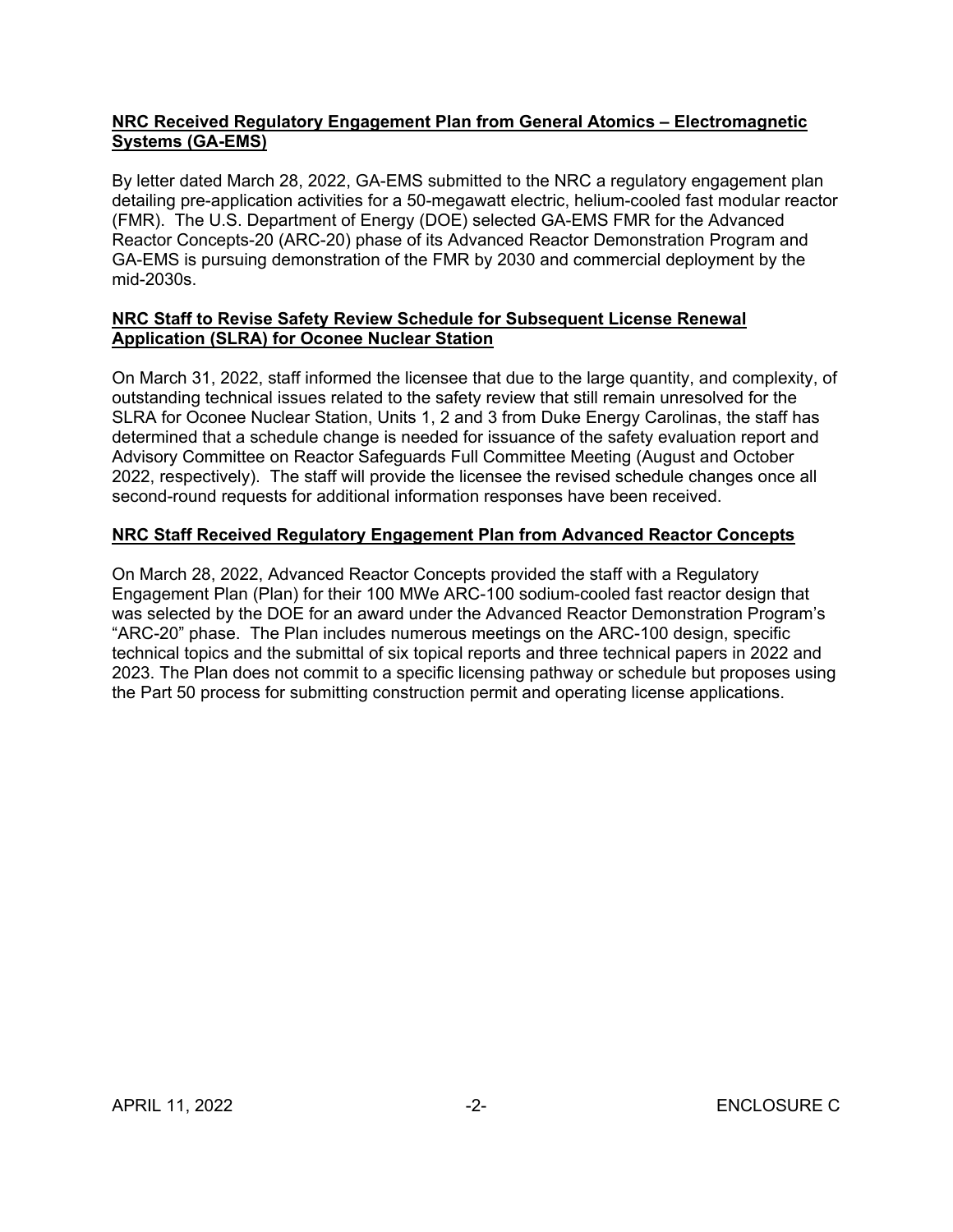### **Office of Nuclear Material Safety and Safeguards (NMSS) Items of Interest Week Ending April 1, 2022**

## **Kewaunee License Transfer**

On March 31, 2022, the NRC staff issued an order ([ML22014A387](https://adamsxt.nrc.gov/navigator/AdamsXT/packagecontent/packageContent.faces?id=%7bEAB79C14-6FBB-CFEF-84FA-7E5A3D900000%7d&objectStoreName=MainLibrary&wId=1648754077360)) approving the transfer of the operating license for Kewaunee Power Station from Dominion Nuclear Projects Inc. to EnergySolutions LLC. Dominion and EnergySolutions requested the transfer on May 10, 2021 ([ML21131A141](https://adamsxt.nrc.gov/navigator/AdamsXT/content/downloadContent.faces?objectStoreName=MainLibrary&ForceBrowserDownloadMgrPrompt=false&vsId=%7b9437AB88-50A1-C8F1-ABC9-795C8B100002%7d)). The transaction would transfer the plant operator, Dominion Energy Kewaunee, to Kewaunee Solutions, Inc.

#### **Decommissioning Rule Public Meeting**

On March 31, 2022, the staff held a hybrid public meeting on the decommissioning rulemaking proposed rule ([87 FR 12254\)](https://www.govinfo.gov/content/pkg/FR-2022-03-03/pdf/2022-03131.pdf?utm_source=federalregister.gov&utm_medium=email&utm_campaign=subscription+mailing+list). There were 32 members of the public in attendance, and they all joined the meeting remotely. Attendees included 8 individuals affiliated with state governments, 7 congressional staffers, 4 individuals affiliated with the nuclear industry, 2 tribal representatives, and 11 others with unknown affiliation. The staff discussed the proposed rule to facilitate submissions of public comments. The staff is planning to hold additional hybrid meetings in April in various locations around the country. The public comment period on the proposed rule ends on May 17, 2022.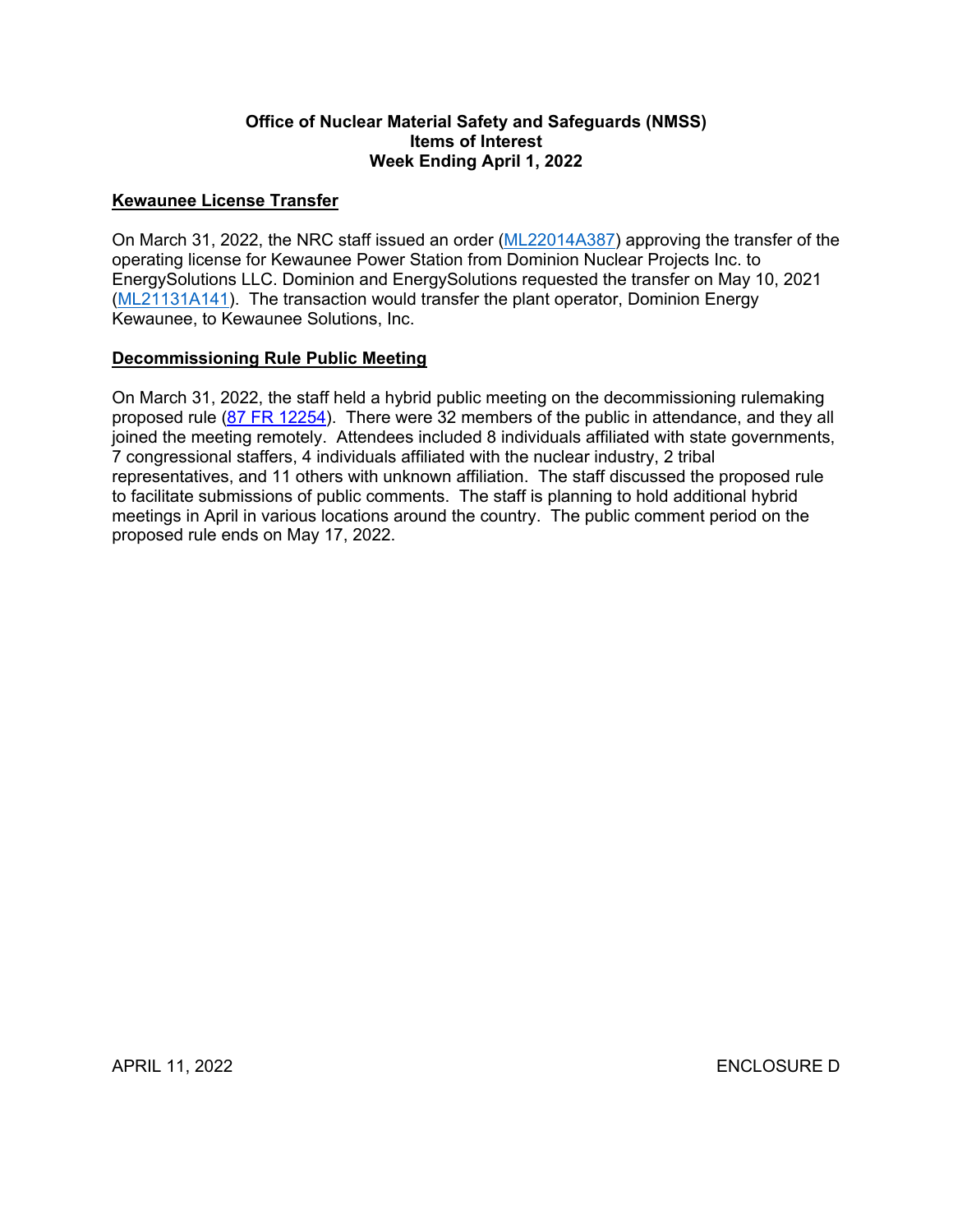## **Office of Administration (ADM) Items of Interest Week Ending April 1, 2022**

## **Purchase of ServiceNow Licenses and Associated Support**

On March 30, 2022, contract number NNG15SD27B/31310022F0026 was awarded to V3Gate, LLC in Colorado Springs, CO. The purpose of this contract is to acquire ServiceNow licenses and associated support to automate a variety of Information Technology (IT) and administrative service processes, manage IT assets, and integrate disparate data for visibility and reporting. The period of performance is from March 30, 2022, through March 29, 2023, with four option periods. The total potential value of the contract can be up to \$2,366,520.00.